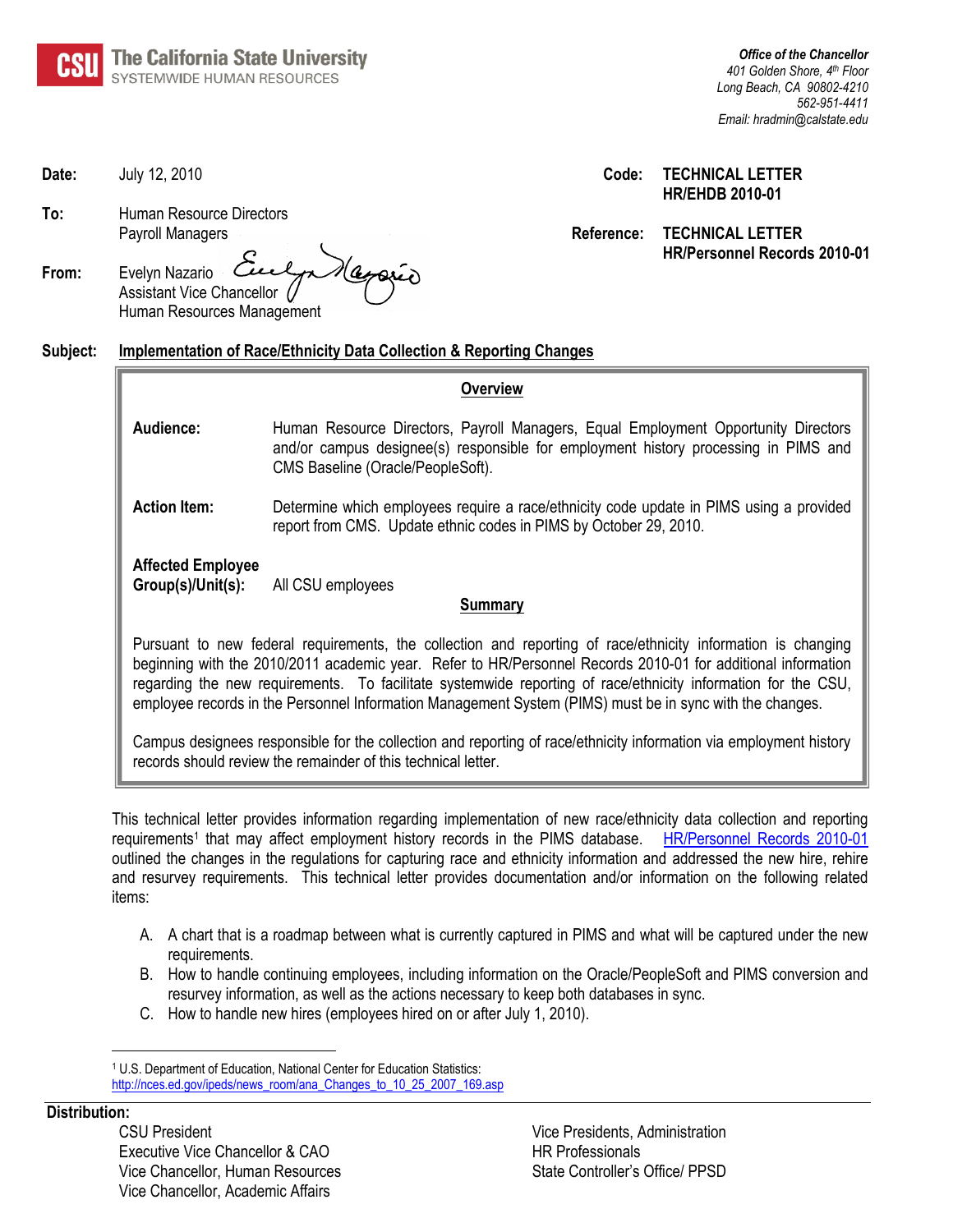- D. How to handle rehires (employees who separated prior to the summer 2010 implementation and are subsequently rehired).
- E. Recap of effective dates and deadlines.
- F. Campus Information Retrieval System (CIRS).
- G. Post audit report(s).

# **A) PIMS Chart Illustrating Old and New Values**

The following chart illustrates the changes required for the new reporting requirements. For the most part the values currently defined for Item 445 in PIMS remain unchanged or are collapsed into one code (e.g. Hispanic/Latino). Item 445 is shared with State Civil Service agencies, and the State Personnel Board has been informed by the State Controller's Office of the changes.

| <b>Ethnic Group</b> |                                                 | <b>Ethnic Origin (Item 445)</b>                                   |                 |                     |                                                                                                                                                                      |
|---------------------|-------------------------------------------------|-------------------------------------------------------------------|-----------------|---------------------|----------------------------------------------------------------------------------------------------------------------------------------------------------------------|
| Old                 | <b>New</b>                                      | <b>Description of</b><br><b>New Code</b>                          | <b>New Code</b> | <b>Old Code</b>     | <b>Comments</b>                                                                                                                                                      |
| Hispanic            | Hispanic/Latino                                 | Hispanic/Latino                                                   | $\overline{4}$  | A, B, C, D,<br>4, 9 | Detailed ethnicities are no longer<br>maintained.                                                                                                                    |
| American<br>Indian  | American Indian<br>or Alaska Native             | American Indian or<br>Alaska Native                               | $\overline{7}$  | H, O, N, 7          | Detailed ethnicities are no longer<br>maintained.                                                                                                                    |
| Asian               | Asian                                           | Asian                                                             | $\overline{2}$  | $\overline{2}$      | 2 or more ethnicities within Asian or<br>Asian only (no additional detail<br>selected)                                                                               |
|                     |                                                 | Chinese only                                                      | J               | J                   |                                                                                                                                                                      |
|                     |                                                 | Japanese only                                                     |                 |                     |                                                                                                                                                                      |
|                     |                                                 | Korean only                                                       | K               | $\overline{K}$      |                                                                                                                                                                      |
|                     |                                                 | Vietnamese only                                                   |                 |                     |                                                                                                                                                                      |
|                     |                                                 | Filipino only                                                     | G               | G, 8                | Collapse 8 into G                                                                                                                                                    |
|                     |                                                 | Asian Indian only                                                 | M               | M                   |                                                                                                                                                                      |
|                     |                                                 | Laotian only                                                      | $\vee$          | V, Y                | Collapse Y into V                                                                                                                                                    |
|                     |                                                 | Cambodian only                                                    | U               | U                   |                                                                                                                                                                      |
|                     |                                                 | Other Asian only                                                  | $\overline{s}$  | $\overline{S}$      |                                                                                                                                                                      |
| <b>Black</b>        | <b>Black or African</b><br>American             | <b>Black or African</b><br>American                               | F               | F, 1                | Collapse 1 into F                                                                                                                                                    |
| Pacific<br>Islander | Native Hawaiian<br>or Other Pacific<br>Islander | Native Hawaiian or<br><b>Other Pacific</b><br>Islander            | $6\phantom{1}$  | $6\phantom{1}$      | 2 or more ethnicities within Native<br>Hawaiian or Other Pacific Islander or<br>Native Hawaiian or Other Pacific<br>Islander only (no additional detail<br>selected) |
|                     |                                                 | Guamanian only                                                    | $\mathsf{R}$    | $\mathsf{R}$        |                                                                                                                                                                      |
|                     |                                                 | Samoan only                                                       | Q               | Q                   |                                                                                                                                                                      |
|                     |                                                 | Hawaiian only                                                     | $\overline{P}$  | $\sf P$             |                                                                                                                                                                      |
|                     |                                                 | <b>Other Native</b><br>Hawaiian or Other<br>Pacific Islander only | T               | T                   |                                                                                                                                                                      |
| Caucasian           | White                                           | White                                                             | E               | E, 5                | Collapse 5 into E                                                                                                                                                    |
| N/A                 | Two or More<br>Races                            |                                                                   | $\overline{W}$  | N/A                 |                                                                                                                                                                      |
| Not<br>Specified    | Unknown                                         |                                                                   | Z               | Z, X, 3             | Collapse Other Non White to Unknown                                                                                                                                  |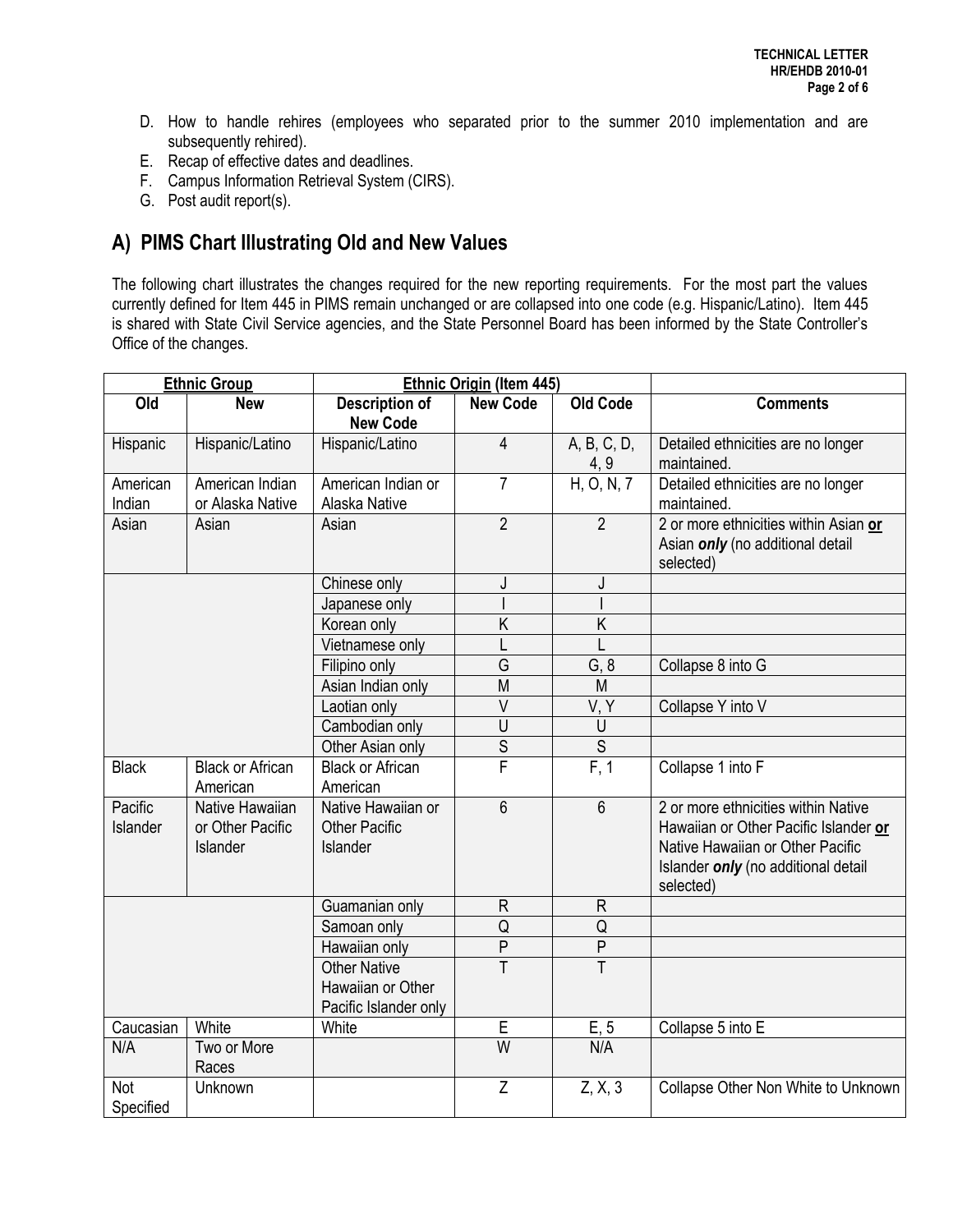Following are highlights of the chart above:

- 1. *Code W*: Defined to represent an employee who has selected two or more races, none of which is Hispanic/Latino. While Oracle/PeopleSoft is able to record the details of each race/ethnicity selected, PIMS is limited to a single value established as code W.
- 2. *Code 4*: If an employee chooses the Hispanic/Latino category, the employee *must be* coded as 4 regardless of whether the employee has selected any other categories.
- 3. There currently is no statute or law requiring the collection of ethnicities within Hispanic/Latino and American Indian or Alaska Native. Therefore, the detail currently captured within those two races will be rolled up to a single code for each race.
- 4. *Asian*: A selection of two or more ethnicities within the Asian race when no other race is selected must be coded as 2. In addition, if only the general category Asian is selected with no other detailed categories chosen (within Asian), this must also be coded as 2. For example:
	- If an employee chooses:
		- $\circ$  Chinese and Laotian and no other ethnicity/race (external to Asian), the employee must be coded as 2.
		- $\circ$  Asian (and no other detail within Asian), the employee must be coded as 2.
		- o Chinese only and no other ethnicity or race, the employee must be coded as J.
		- o Chinese and Laotian and White, the employee must be coded as W.
- 5. *Native Hawaiian or Other Pacific Islander*: A selection of two or more ethnicities within the Native Hawaiian or Other Pacific Islander race when no other race is selected must be coded as 6. In addition, if only the general category Native Hawaiian or Other Pacific Islander is selected with no other detailed categories chosen (within Native Hawaiian or Other Pacific Islander), this must also be coded as 6. For example:
	- If an employee chooses:  $\bullet$ 
		- $\circ$  Samoan and Hawaiian and no other ethnicity/race (external to Native Hawaiian or Other Pacific Islander), the employee must be coded as 6.
		- o Native Hawaiian or Other Pacific Islander (and no other detail within Native Hawaiian or Other Pacific Islander), the employee must be coded as 6.
		- $\circ$  Samoan only and no other ethnicity or race, the employee must be coded as Q.
		- o Samoan and Hawaiian and White, the employee must be coded as W.
- 6. *Code Z:* Other Non-White is no longer a race category and will be collapsed to Unknown if the employee does not choose another race/ethnicity. Student assistants in classes 0100, 1870, 1871, 1872, 1874, 1875, 1876, 1868, and 1869 appointed via the Student Payroll Action Request (SPAR) or A52 appointment transaction must be coded as Z. Currently ethnic code is a required entry on the SPAR. A systems change is pending SCO resources.
- 7. Reporting:
	- If using PIMS data to run historical reports (for a time period prior to the implementation of these new  $\bullet$ requirements), include the detailed categories that have since been collapsed. Furthermore, to ensure accuracy for any current race/ethnicity reporting, it is advisable to also include the detailed obsolete categories. This is to capture those employees with both a Civil Service and CSU position because these individuals may be coded with one of the obsolete codes which are still valid for Civil Service.
	- If detailed ethnic data is needed beyond what is stored in PIMS, Oracle/PeopleSoft must be used to  $\bullet$ generate the report.

Also see the section below on CIRS for additional information.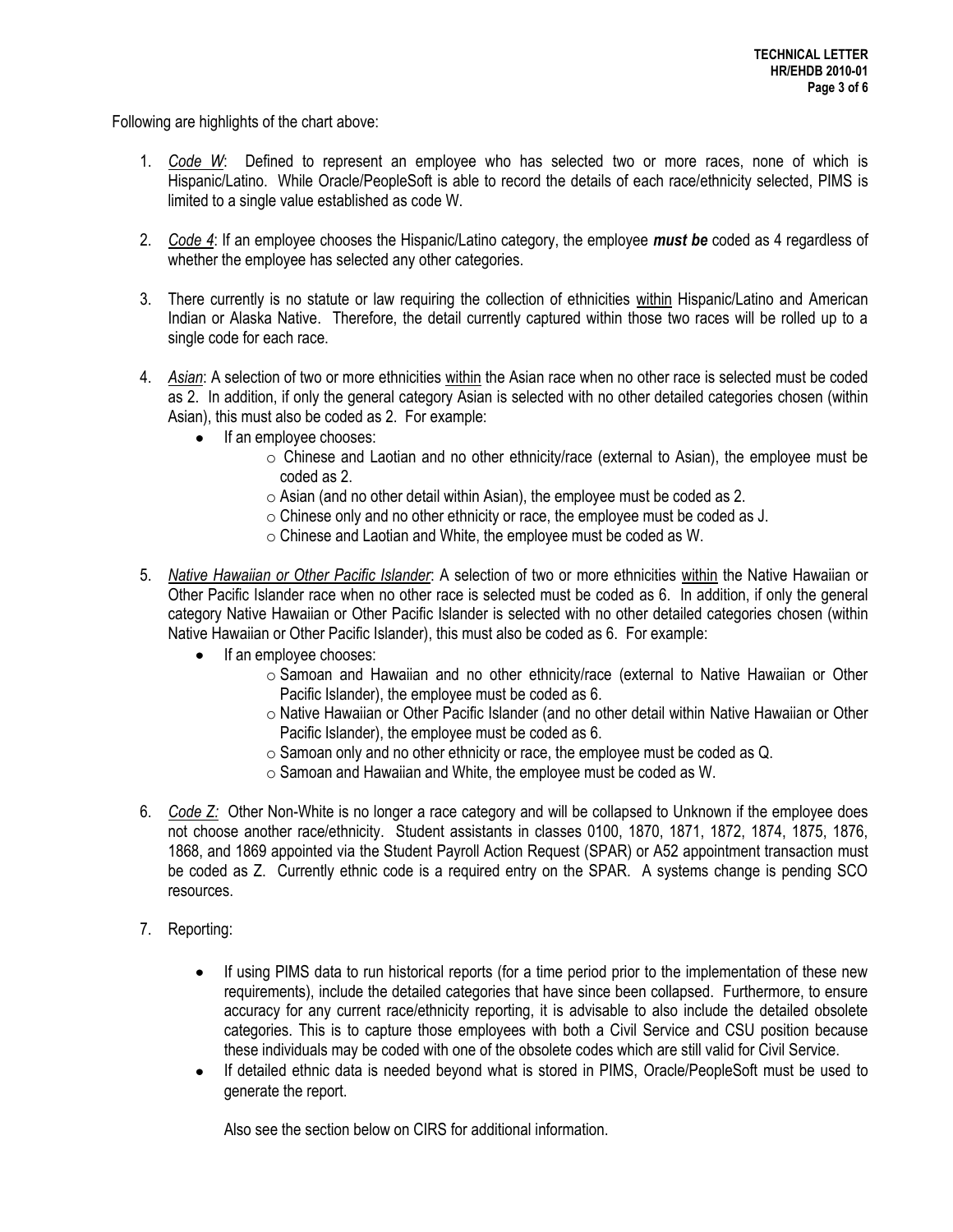The PIMS manual has been revised<sup>2</sup> to reflect the new coding structure for race/ethnicity and can be viewed at: [http://www.calstate.edu/hrpims/pims/508/Data\\_Elements/item\\_445.htm](http://www.calstate.edu/hrpims/pims/508/Data_Elements/item_445.htm)

## **B) How to Handle Continuing Employees**

#### **Oracle/PeopleSoft**

As part of the CSU race/ethnicity data implementation, a conversion process was delivered in CMS Baseline in MP 9.00. The process converts previously collected ethnicity information for all *active*, *on leave* and *separated* employees but *excludes* active student employees.

A report is being developed for CMS Baseline that campuses will generate after the resurvey ends (at close of business September 30, 2010). The report will reflect the current PIMS and the new PIMS derived values along with an indicator to identify when the two values are different<sup>3</sup>. This report will indicate the value to key into PIMS.

#### **PIMS**

Using the CMS Baseline delivered report described above, campuses will determine which employee records require updating in PIMS. Campuses will use information obtained from the report to key the PIMS Item 445 Transaction instead of inserting a job row in Oracle/PeopleSoft to generate a PPT.

Please note that while the Oracle/PeopleSoft conversion process includes all employees (e.g., active, separated); **The effort in PIMS will be to update records for** *active* **and** *on leave* **employees only.** 

#### **Special Cases – Student Employees**

*Note: Student employees (R11 and non-represented) were previously surveyed and will not be resurveyed.*

#### **Non-represented Student Employees in E99 classes 0100, 1870, 1871, 1872, 1874, 1875, 1876, 1868, 1869**

Non represented student employees appointed via the A52 Transaction (i.e., 1874) and Student Payroll Action Request (SPAR) (i.e., 1870) must be coded as Z (Unknown). Systemwide HR does not report ethnicity information for non-represented student employees.

#### **Represented Student Employees in R11 classes (1150, 1151, 2325, 2326, 2353, 2354, 2355)<sup>4</sup>**

Campuses have been maintaining ethnicity for this population in PIMS and **must continue to maintain this information per the PIMS chart on page 2.** Currently the CMS Baseline report may reflect R11 student employees listed under Two or More Races and coded under Z (Unknown) in PIMS. This data was captured prior to this implementation. Only these R11 student employees will require action to have their ethnic code changed to W (Two or more races) pursuant to the new race/ethnicity categories in the chart above.

Processing instructions are provided in Attachment A.

**Deadline**: In order to facilitate accurate systemwide reporting, updates to PIMS must be completed **by close of business October 29, 2010.** Extension of this date will not be granted.

## **C) How to Handle New Hires**

All new hires must be coded per the new requirements in PIMS and Oracle/PeopleSoft starting July 1, 2010. The updates required for the PPT generation program in CMS Baseline for compliance with the new requirements are scheduled for release in September 2010. Prior to this release, campuses are required to update the PPT manually.

 $\overline{a}$ 

<sup>2</sup> As of July 12, 2010.

<sup>3</sup> The identified differences in the report could have resulted from the following: a) the Oracle/PeopleSoft conversion process; b) changes entered in Oracle/PeopleSoft by the employee via the employee self service resurvey page; c) changes entered in Oracle/PeopleSoft from information collected on the manual HR forms; 4) changes for employees and R11 student employees who selected multiple race/ethnicities prior to this HR implementation.

<sup>4</sup> Ethnicity information for these student employees should already exist in Oracle/PeopleSoft since campuses that are using Campus Solutions have been maintaining detail ethnicity for this population. Since students will not be resurveyed, ethnic changes are not required in CMS Baseline.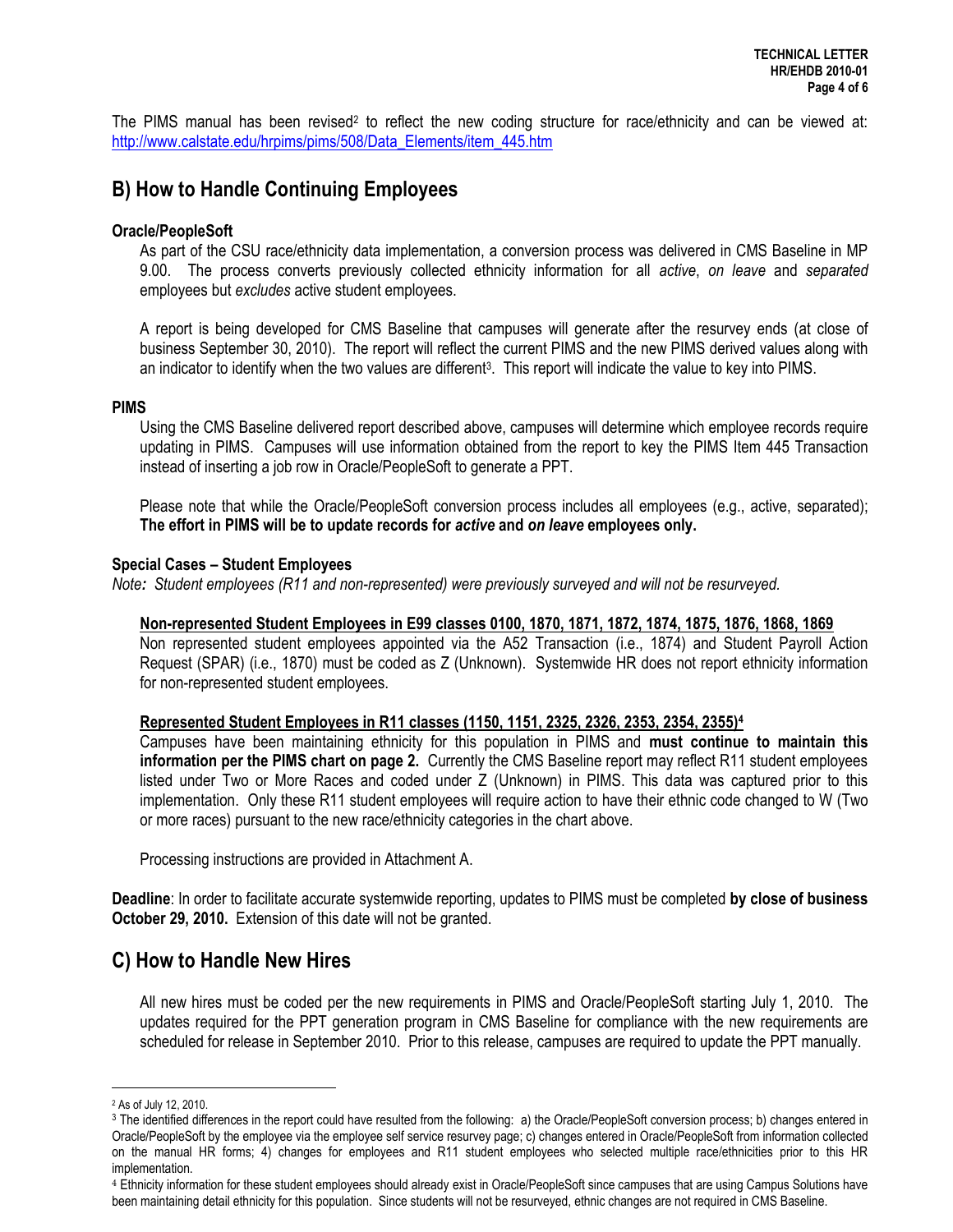## **D) How to Handle Rehires**

Employees who were separated prior to the Oracle/PeopleSoft conversion or during the resurvey period and did not complete a survey during the summer of 2010 who are subsequently rehired shall be given the opportunity to change their race/ethnicity at the time of reappointment. This is necessary to comply with the new requirements and will need to be continually monitored as employees are rehired.

Processing instructions are provided in Attachment A.

## **E) Recap of Effective Dates and Deadlines**

### **Oracle/PeopleSoft**

Conversion: Effective starting June 3, 2010 Deadline – By August 31, 2010 Resurvey (both via self service and manual entry of HR forms): Effective starting: July 1, 2010

 Deadline – Close of business September 30, 2010 New Hires and Rehires: Effective starting July 1, 2010

**PIMS**

New Hires and Rehires: Effective starting July 1, 2010 All Changes: Effective Date – October 1, 2010 Deadline – Close of Business October 29, 2010. Deadline cannot be extended.

# **F) Campus Information Retrieval System (CIRS)**

CIRS is being updated to reflect the new PIMS data layout for race/ethnicity (refer to chart on page 2). CIRS has two fields relating to race/ethnicity: one is Ethnic Origin which corresponds to Item 445 in PIMS and the other is Ethnic Group.

The field Ethnic Origin has been modified to include the new code W. All other coding values will remain including the detail under Hispanic/Latino and American Indian or Alaska Native. Ethnic Group will continue to roll up the detailed values under Ethnic Origin for Hispanic/Latino and American Indian or Alaska Native for historical purposes and in the instance where a Civil Service agency might use the detailed codes in the future for an employee who is concurrently employed by a Civil Service agency and the CSU. Codes X and 3, previously Other Non White, will now be considered Unknown (Code Z) and a new group of Two or More Races will be created for Ethnic Origin of W.

It is possible that some information requests (e.g., from external agencies or for surveys) may need specific categories of race/ethnicity information not in PIMS and in those cases reports in Oracle/PeopleSoft should be run.

# **G) Post Audit Report(s)**

It is the responsibility of the campuses to ensure that PIMS and CMS Baseline databases are in sync by October 29, 2010. The CMS Baseline report used to identify the changes for PIMS will assist with this process. To assist with the post audit, HR-ISA will provide a tab delimited, downloadable CIRS Compendium report W74 Cycle 1010 that will be refreshed each Monday starting October 4<sup>th</sup> through November 1<sup>st</sup> that will list all active and on leave employees and their Item 445 Ethnic Code value. Use this report to validate that PIMS and CMS Baseline are in sync and that only the current valid values are being used as referenced in the chart above.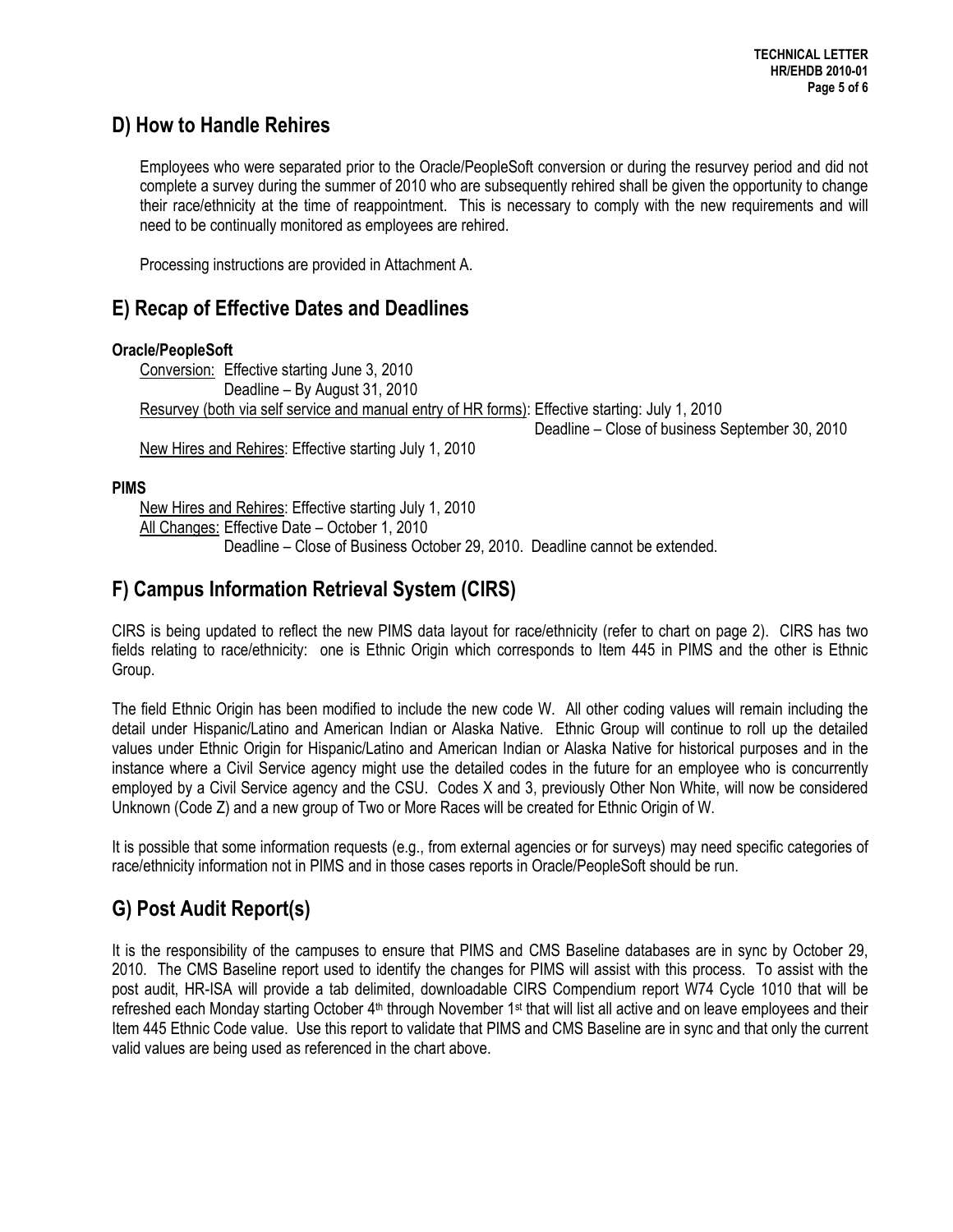Please direct questions regarding this technical letter as follows:

- PIMS processing instructions CSU Audits representative at the SCO
- -

► CMS Baseline processing instructions CMS liaison for systemwide HR at (562) 951-4418<br>► Collective bargaining aspects Labor Relations at (562) 951-4400

- 
- 

Labor Relations at (562) 951-4400

All other questions Human Resources Management at (562) 951-4411

This document is available on the Human Resources Management's Web site at: [http://www.calstate.edu/HRAdm/memos.shtml.](http://www.calstate.edu/HRAdm/memos.shtml)

EN/cc **Attachment**